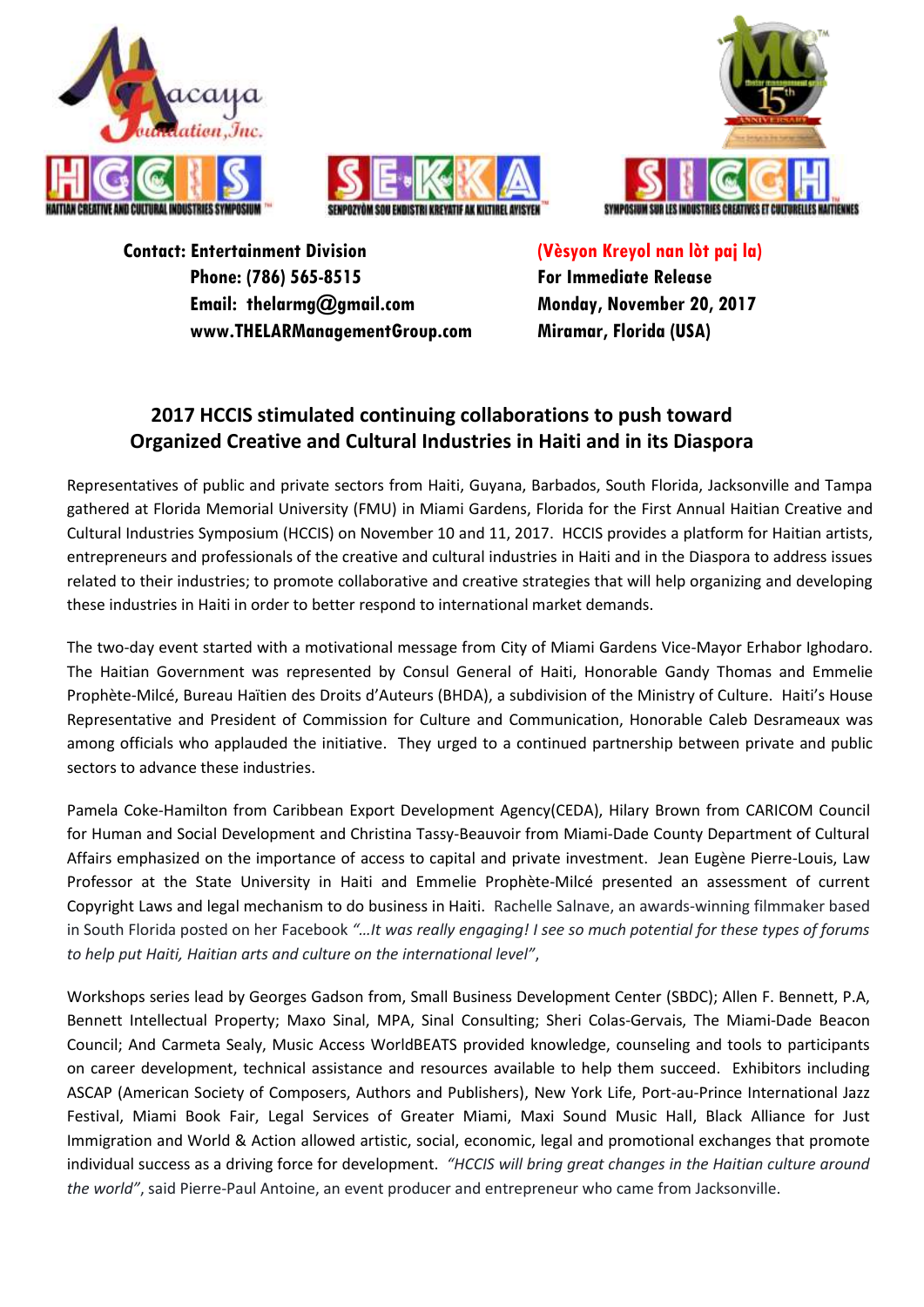





2017HCCIS sponsors include: Greater Miami Convention and Visitors Bureau, Consulate General of Haiti in Miami, Florida Memorial University (FMU), Caribbean Export Development Agency, Master V Productions, Christophe Siméon, Bureau Haïtien du Droit d'Auteur, Infinite Imprint, Fa-ti-ma Movie Productions, Cocktail TV Show, Pikliz.com, Haitian Times, Studio 504, JRR Productions, Radio Télé Mégastar, Kaliko Productions, Radio Mélodie FM, Le National, Klass, Foyer Culturel Haïtiano-Americain, Talk To Me Sport Radio Show, Small Business Development Center, Radio Vision 2000, Radio Magik9, Haïti En Marche, Télé Anacaona, BJ Entertainment, Radio Méga1600AM, Music Access, Smiley Girl Entertainment, Sinal Consulting, Les Productions Yole Dérose, Sakpasefam.com, Radio Haïti Amérique, HaitianBeatz.com, Haitian Culinary Alliance, Franklin Myrtle Fashion Stylist and Social Butterfly Buzz.

Photos of Haitian Creative and Cultural Industries Symposium are available on [Facebook.](https://www.facebook.com/events/305733099876116/)

#### **Join us next year for the 2018 Haitian Creative and Cultural Industries Symposium (HCCIS)**

**###**

# **(Vèsyon Kreyol nan lòt paj la)**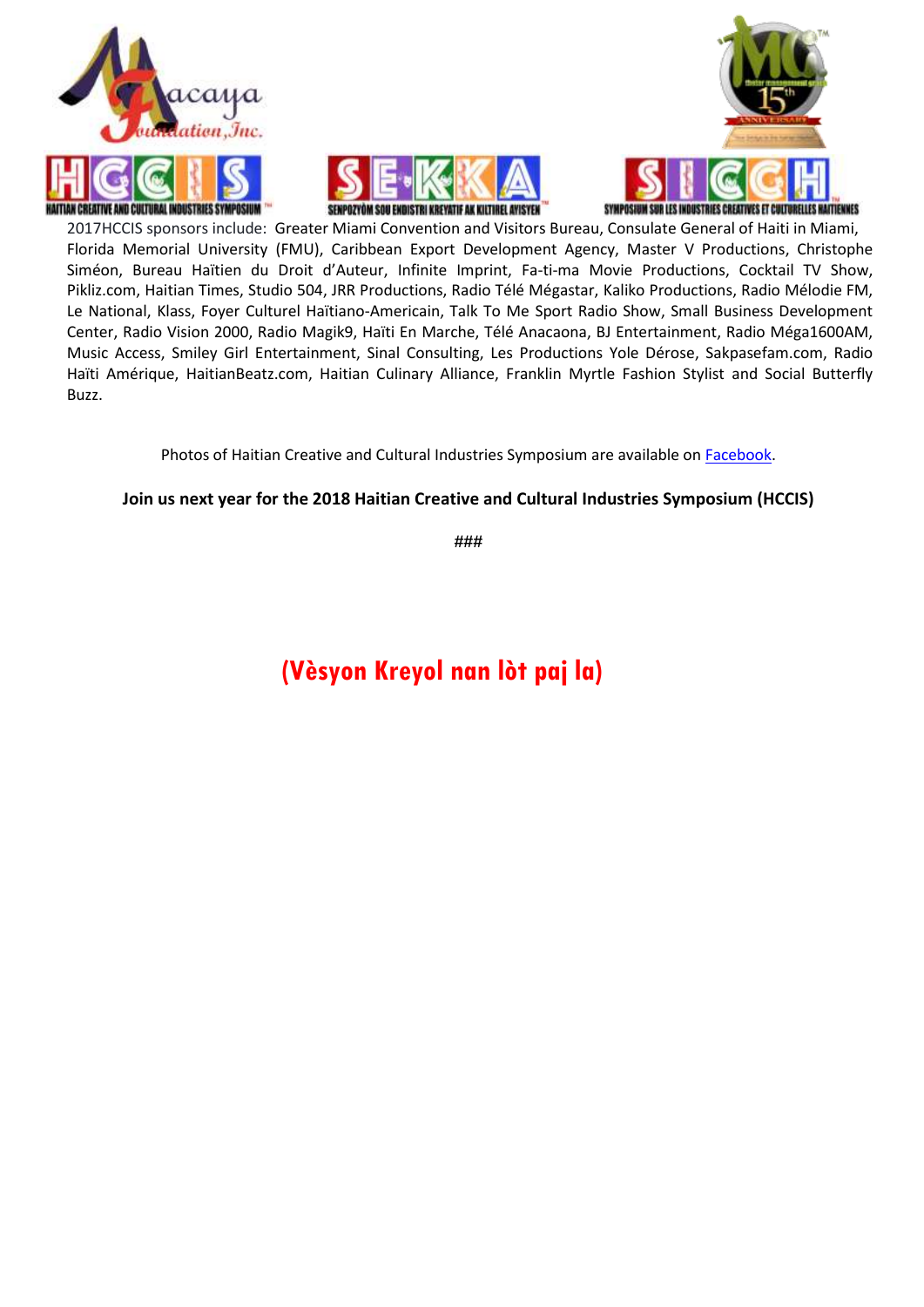





**Kontak: Divizion Lwazi Tel: (786) 565-8515 Kouryèl : thelarmg@gmail.com www.THELARManagementGroup.com**  **(Version Française à la page suivante) Pou difizyon imedyat Lendi 20 Novanm 2017 Mirama, Florid (Etazini)**

## **SEKKA 2017 ankouraje pou kontinye kolaborasyon ki ka ede òganize endistri kreyatif ak kiltirèl an Ayiti ak nan dyaspora**

Reprezantan sektè piblik ak prive te soti Ayiti, Guyane, Barbades, Jacksonville, Tampa ak nan Sid Florid la pou rasanble nan Florida Memorial University (FMU) pou premye edisyon Senpozyòm sou Endistri Kreyatif ak Kiltirèl Ayisyen(SEKKA) ki te fèt 10 ak 11 Novanm 2017 nan Miami Gardens, Florid. SEKKA kreye yon platfòm pou atis ayisyen, antreprenè ak pwofesyonèl nan endistri kreyatif ak kiltirèl yo an Ayiti e nan dyaspora a ki pou pèmèt yo adrese pwoblèm endistri yo; ki pou ankouraje estrateji ki pral ede òganize ak devlope endistri sa yo an Ayiti yon fason pou reponn a demand entènasyonal yo

Evènman an de 2 jou sa te kòmanse ak yon mesaj motivasyon de Vis-Majistra vil Miami Gardens, Erhabor Ighodaro. Konsil Jeneral Ayiti Nan Miyami, Onorab Gandy Thomas ak Emmelie Prophète-Milcé, Biwo Ayisyen Dwa Otè (BHDA), yon divizyon Ministè Kilti te reprezante leta ayisyen. Depite ayisyen an, Onorab Caleb Desrameaux, ki se Prezidan Komisyon Kilti ak Kominikasyon nan Chanm Bas la, te pami ofisyèl ki te aplodi inisyativ lan. Yo tout te ankouraje patenarya ant sektè prive ak piblik yo pou avansman endistri sa yo nan mache ayisyen an.

Pamela Coke-Hamilton de *Caribbean Export Development Agency(CEDA)*, Hilary Brown de Konsèy pou Devlopman Imen ak Sosyal nan CARICOM ak Christina Tassy-Beauvoir de Depatman Afè Kiltirèl pou Konte Miami-Dade te mete aksan sou enpòtans kapital ak envestisman prive ki pou disponib nan sektè sa. Jean Eugène Pierre-Louis, Pwofesè Dwa nan Inivèsite Leta an Ayiti ak Emmelie Prophète-Milcé te pale de lwa pwopriete entelektuèl yo ak mekanis legal pou fè biznis an Ayiti. *"... Li te reyèlman ankourajan! Mwen wè anpil potansyèl pou kalite fowòm sa yo pou ede mete Ayiti, atizan ayisyen ak kilti nou yo nan nivo entènasyonal"*, te ekri Rachelle Salnave, yon reyalizatè, sou paj Facebook li.

Seri atelye yo ki te prezante pa Georges Gadson de Small Business Development Center (SBDC); Allen F. Bennett de Bennett Intellectual Property, Maxo Sinal de Sinal Consulting, Sheri Colas-Gervais de The Miami-Dade Beacon Council ak Carmeta Sealy de Music Access WorldBeat te bay patisipan yo enfòmasyon, konsèy ak zouti pou devlopman karyè yo, asistans teknik ak resous ki disponib pou ede yo reyisi. Ekspozan yo tankou ASCAP (Sosyete Ameriken pou Konpozitè, Otè ak Editè), New York Life, Festival Entènasyonal Jazz Pòtoprens, Miami Book Fair, Sèvis Legal nan Greater Miami, Maxi Sound Music Hall, Black Alliance for Just Immigration (BAJI) ak World & Action te pèmèt echanj atistik, sosyal, ekonomik, legal ak pwomosyonèl ki ka pèmèt siksè endividyèl ki se motè devlopman. *"HCCIS pral pote gwo chanjman nan kilti ayisyen an atravè mond lan"*, te deklare Pierre-Paul Antoine, yon pwodiktè evènman ak antreprenè ki te soti Jacksonville pou patisipe nan evènman an.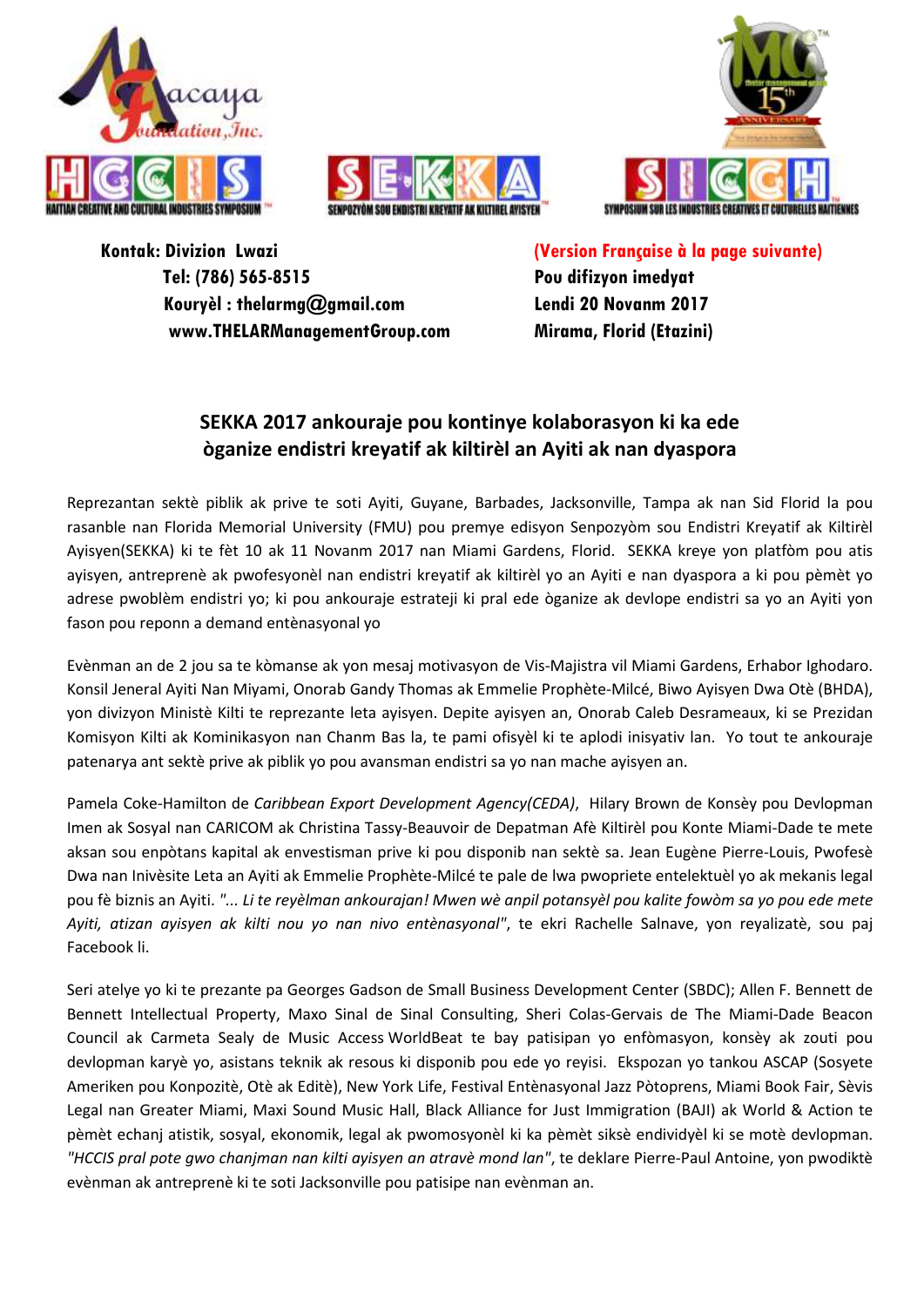





SEKKA 2017 te posib gras a sipò : Greater Miami Convention and Visitors Bureau, Konsila Jeneral Ayiti nan Miyami, Florida Memorial University (FMU), Caribbean Export Development Agency(CEDA), Master V Productions, Christophe Siméon, Bureau Haïtien du Droit d'Auteur, Infinite Imprint, Fa-ti-ma Movie Productions, Cocktail TV Show, Pikliz.com, Haitian Times, Studio 504, JRR Productions, Radio Télé Mégastar, Kaliko Productions, Radio Mélodie FM, Le National, Klass, Foyer Culturel Haïtiano-Americain, Talk To Me Sport Radio Show, Small Business Development Center, Radio Vision 2000, Radio Magik9, Haïti En Marche, Télé Anacaona, BJ Entertainment, Radio Méga1600AM, Music Access, Smiley Girl Entertainment, Sinal Consulting, Les Productions Yole Dérose, Sakpasefam.com, Radio Haïti Amérique, HaitianBeatz.com, Haitian Culinary Alliance, Franklin Myrtle Fashion Stylist and Social Butterfly Buzz.

Fotos Senpozyòm sou Endistri Kreyatif ak Kiltirèl Ayisyen an disponib so[u Facebook.](https://www.facebook.com/events/305733099876116/)

**Randevou ane pwochèn pou 2yèm Edisyon Senpozyòm sou Endistri Kreyatif ak Kiltirèl Ayisyen (SEKKA).**

**###**

## **(Version Française à la page suivante)**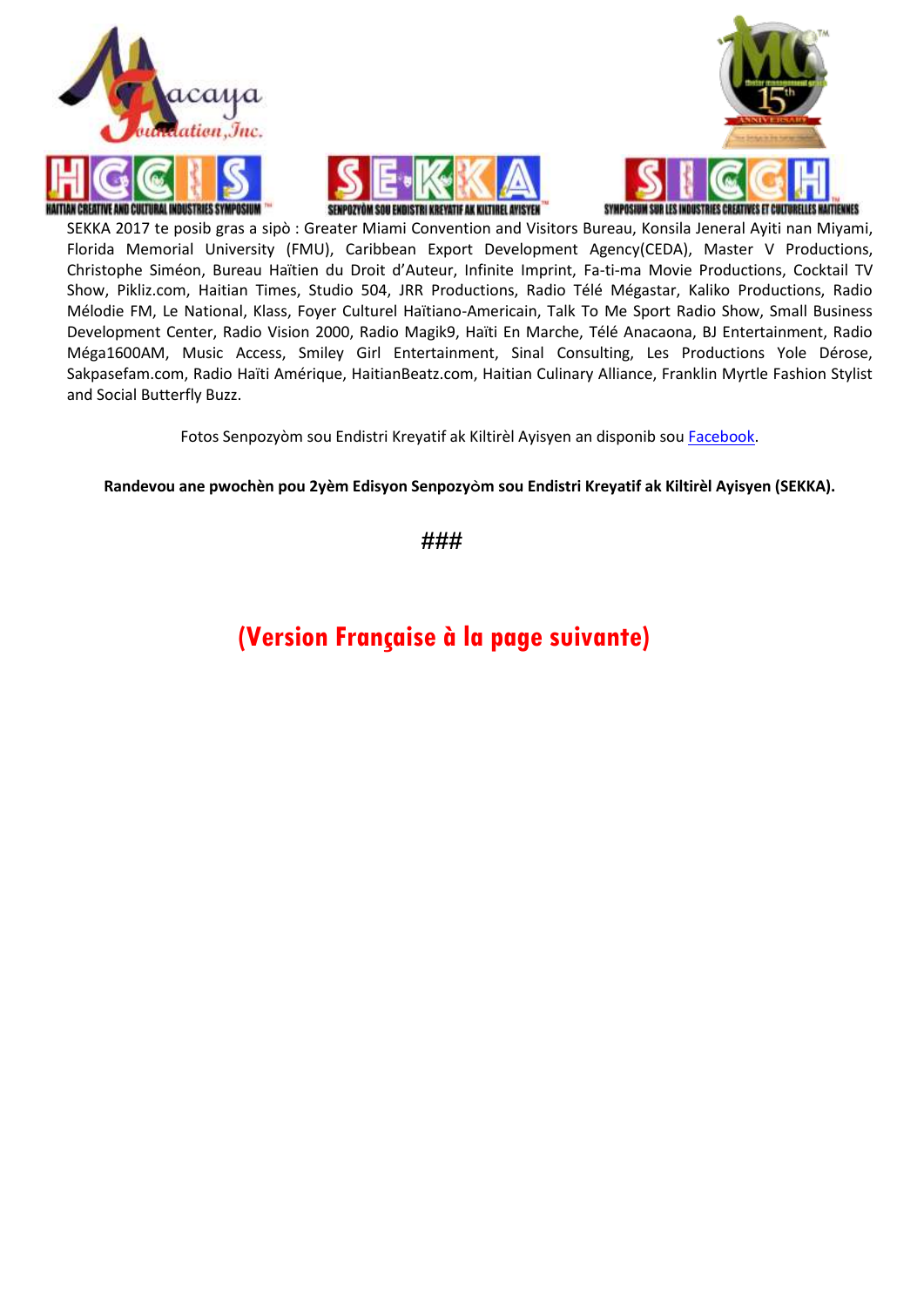





**Contact: Division Loisirs Tél: (786) 565-8515 Courriel : thelarmg@gmail.com www.THELARManagementGroup.com**  **Pour diffusion immédiate Lundi 20 Novembre 2017 Miramar, Floride (E.U)**

### **Le SICCH 2017 stimule des collaborations continues pour organiser les Industries Créatives et Culturelles en Haïti et en diaspora**

Des représentants des secteurs public et privé venant d'Haïti, Guyane, Barbades, Jacksonville, Tampa et du Sud de la Floride se sont réunis à Florida Memorial University (FMU) pour la première édition du Symposium sur les Industries Créatives et Culturelles Haïtiennes (SICCH) à Miami Gardens, en Floride. SICCH fournit une plate-forme pour les artistes haïtiens, les entrepreneurs et les professionnels des industries créatives et culturelles en Haïti et dans la diaspora pour aborder les questions liées à leurs industries; pour promouvoir des stratégies collaboratives et créatives qui aideront à organiser et développer ces industries en Haïti afin de mieux répondre aux demandes du marché international.

L'événement de deux jours a débuté avec un message de motivation du Vice-Maire de la ville de Miami Gardens, Erhabor Ighodaro. L'état haïtien était représenté par le Consul Général d'Haïti, l'Honorable Gandy Thomas et Emmelie Prophète-Milcé, du Bureau Haïtien des Droits d'Auteurs (BHDA), une division du Ministère de la Culture. Le député haïtien et président de la Commission Culture et Communication de la Chambre Basse, l'Honorable Caleb Desrameaux, était parmi les dignitaires qui ont applaudi l'initiative. Ils ont exhorté à un partenariat continu entre les secteurs privé et public pour faire progresser ces industries sur le marché haïtien.

Pamela Coke-Hamilton de *Caribbean Export Development Agency(CEDA)*, Hilary Brown du Conseil du Développement Humain et Social de la CARICOM et Christina Tassy-Beauvoir du Département des Affaires Culturelles du Comté de Miami-Dade ont souligné l'importance de l'accès au capital et à l'investissement privé. Jean Eugène Pierre-Louis, professeur de droit à l'Université d'État d'Haïti et Emmelie Prophète-Milcé ont présenté une évaluation des lois actuelles sur le droit d'auteur et des mécanismes légaux pour faire des affaires en Haïti. *"... C'était vraiment engageant! Je vois tant de potentiel en ces types de forums pour aider à exposer Haïti, les arts et la culture haïtiens au niveau international »* a posté Rachelle Salnave, cinéaste basée dans le Sud de la Floride, sur sa page Facebook.

Des ateliers animés par Georges Gadson du Centre de Développement des Petites Entreprises (SBDC); Allen F. Bennett de Bennett Intellectual Property ; Maxo Sinal de Sinal Consulting ; Sheri Colas-Gervais de The Miami-Dade